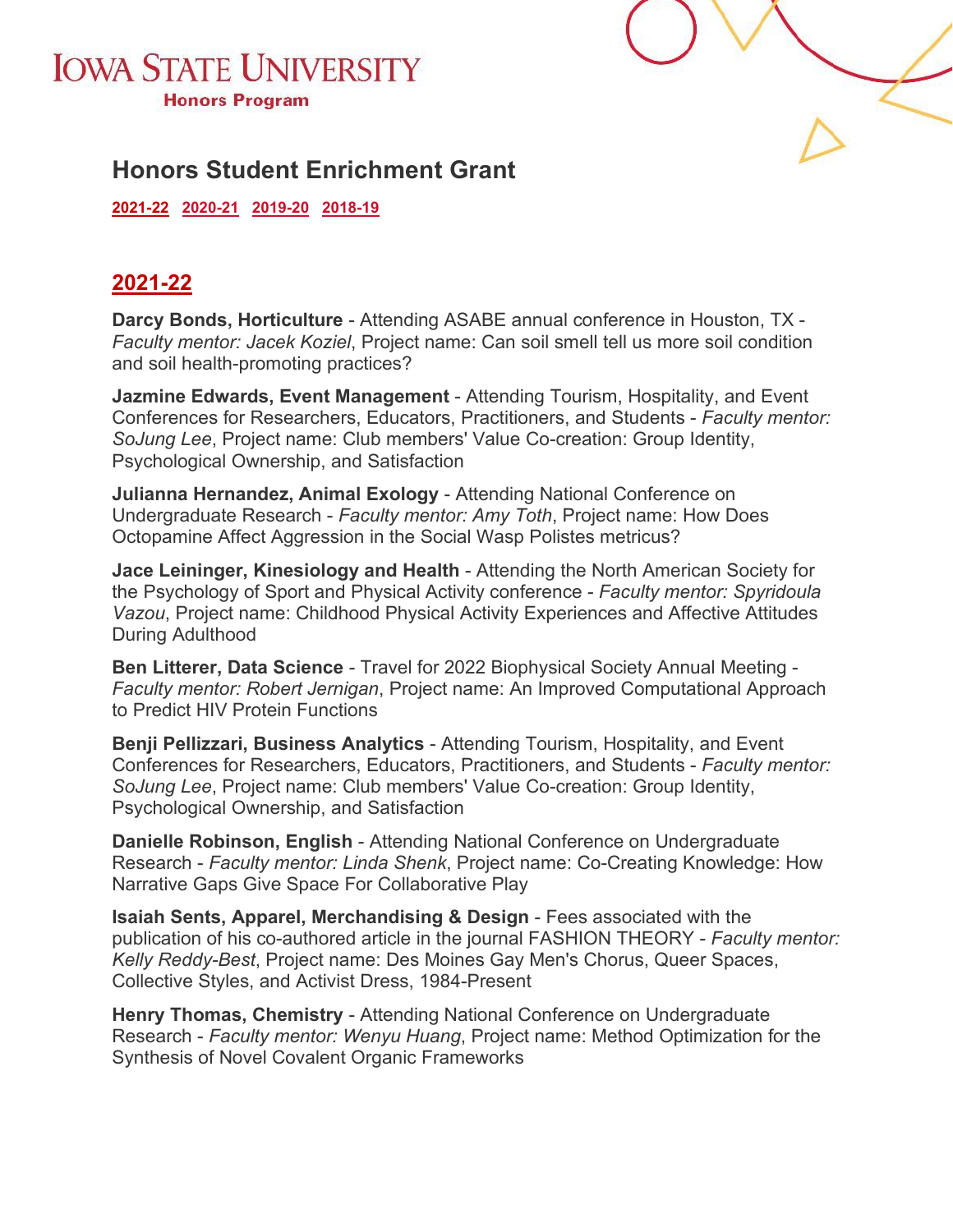## **IOWA STATE UNIVERSITY Honors Program**



### <span id="page-1-0"></span>**2020-21**

**Darcy Bonds, Horticulture** - Participation in the National Conference on Undergraduate Research - *Faculty mentor: Jacek Koziel*; Project name: Improving the sustainability of animal and crop production agriculture: evaluation of biochar-swine manure mixture impact on soil nutrient availability and plant uptake

**William Crow, Biology** - Participation in the National Conference on Undergraduate Research - *Faculty mentor: Clark Coffman*; Project name: Creating a transgenic drosophila line expressing mRFPruby in primordial germ cells

**Elizabeth Cuvelier, Elementary Education** - Participation in the National Conference on Undergraduate Research - *Faculty mentor: Jacob Meyer*; Project name: Mental health among college athletes

**Haley Dostalik, Genetics** - Participation in the National Conference on Undergraduate Research - *Faculty mentor: Caroline Lawrence-Dill*; Project name: Functional annotation of the grape genome

**Jacob Gasper, Architecture** - Participation in the National Conference on Undergraduate Research - *Faculty mentor: Shelby Doyle*; Project name: Architectural clay formworks

#### <span id="page-1-1"></span>**2019-20**

**Elea Kaptain, English Education / Spanish Education** - Presentation at the International Writing Center Association Conference, Columbus, OH, October 2019 - *Project Title:* Tutorial Alliance and Session Success with Non-native English Speakers in the Writing and Media Center*; Project advisor:* Joseph Cheatle

**Nikita Kozak, Mechanical Engineering / Mathematics** - Presented at the National Collegiate Research Conference, Boston, MA, January 2020 - *Project Title:* Application of Machine Learning, DEA and a Recommendation System for Intermittent Material Planning*; Project advisor:* Meltem Denizel-Karakaya

**Benjamin Litterer, Data Science** - Presented at the Biophysical Society Annual Meeting, San Diego, CA, February 2020 - *Project Title:* Using Sequence Structure Information to Annotate Gene and Protein Function*; Project advisor:* Robert Jernigan

**Abigayle Moser, Aerospace Engineering** - Presentation at the American Physical Society Division of Fluid Dynamics in Seattle, WA, November 2019 - *Project Title:* Effect of Complex Terrains on Wind Energy Production*; Project advisor:* Luciano Castillo, Purdue University